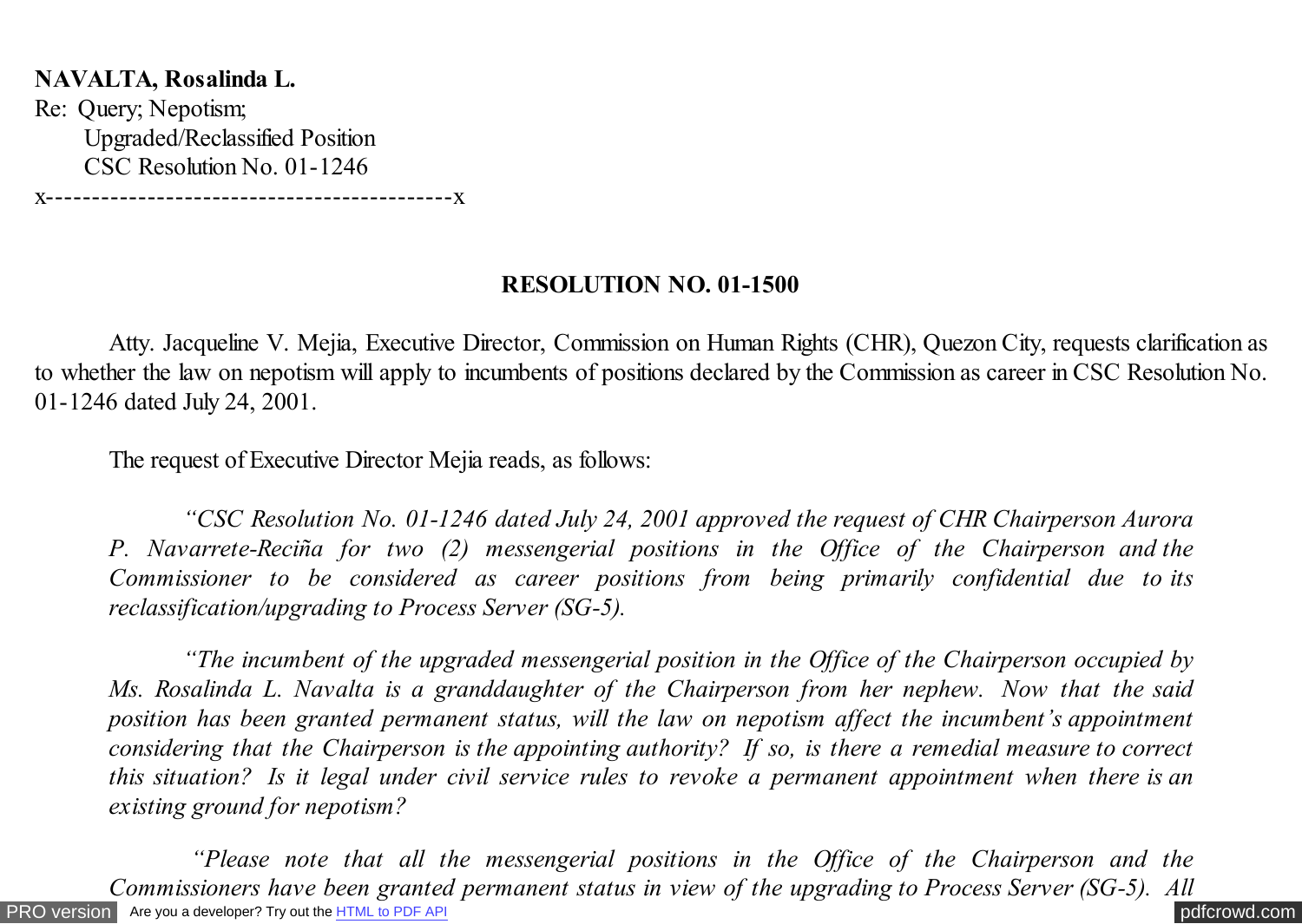*other coterminous positions in the same offices, e.g., Secretary and Stenographer, are still primarily confidential in nature.*

*Commissioners have been granted permanent status in view of the upgrading to Process Server (SG-5). All*

 *"This is a precedent case, hence, we are seeking your advice on this."*

 It may be recalled that in CSC Resolution No. 01-1246 dated July 24, 2001, the Commission granted the request of CHR Chairperson Aurora Navarrete-Reciña to declare as career from being primarily confidential the two (2) messengerial positions currently occupied by Orlando A. Lita and Rosalinda L. Navalta in the Offices of the Chairman and Commissioner, CHR, due to said positions' reclassification/upgrading. These positions were reclassified/upgraded into Process Server (SG-5) pursuant to CHR Resolution No. AY2K-035 dated June 21, 2000. The dispositive portion of **CSC Resolution No. 01-1246 dated July 24, 2001** reads, as follows:

 *"WHEREFORE, the request of Chairperson Aurora Reciña is hereby GRANTED. Accordingly, the reclassified/upgraded positions of Orlando A. Lita and Rosalinda L. Navalta as Process Server (SG-5) shall now be approved as permanent in accordance with this Resolution."*

Subsequently, Executive Director Jacqueline V. Mejia, CHR, brought to the attention of the Commission their quandary as to whether the law on nepotism shall apply to the appointment of Rosalinda L. Navalta, the incumbent of the now career (permanent) Process Server position, considering that she is the granddaughter of Chairperson Reciña from the latter's nephew.

Relevant to the instant query is **Section 59 (1), Chapter 8, Subtitle A, Title I, Book V of Executive Order No. 292 (The Administrative Code of 1987)** which provides, as follows:

 *"Section 59. Nepotism. – (1) All appointments in the national, provincial, city and municipal governments or in any branch or instrumentality thereof, including government-owned or controlled corporations, made in favor of a relative of the appointing or recommending authority, or of the chief of the bureau or office, or of the persons exercising immediate supervision over him, are hereby prohibited.*

 *"As used in this Section, the word 'relative' and members of the family referred to are those related within the third degree either of consanguinity or of affinity.*" (Emphasis supplied)

[PRO version](http://pdfcrowd.com/customize/) Are you a developer? Try out th[e HTML to PDF API](http://pdfcrowd.com/html-to-pdf-api/?ref=pdf) [pdfcrowd.com](http://pdfcrowd.com)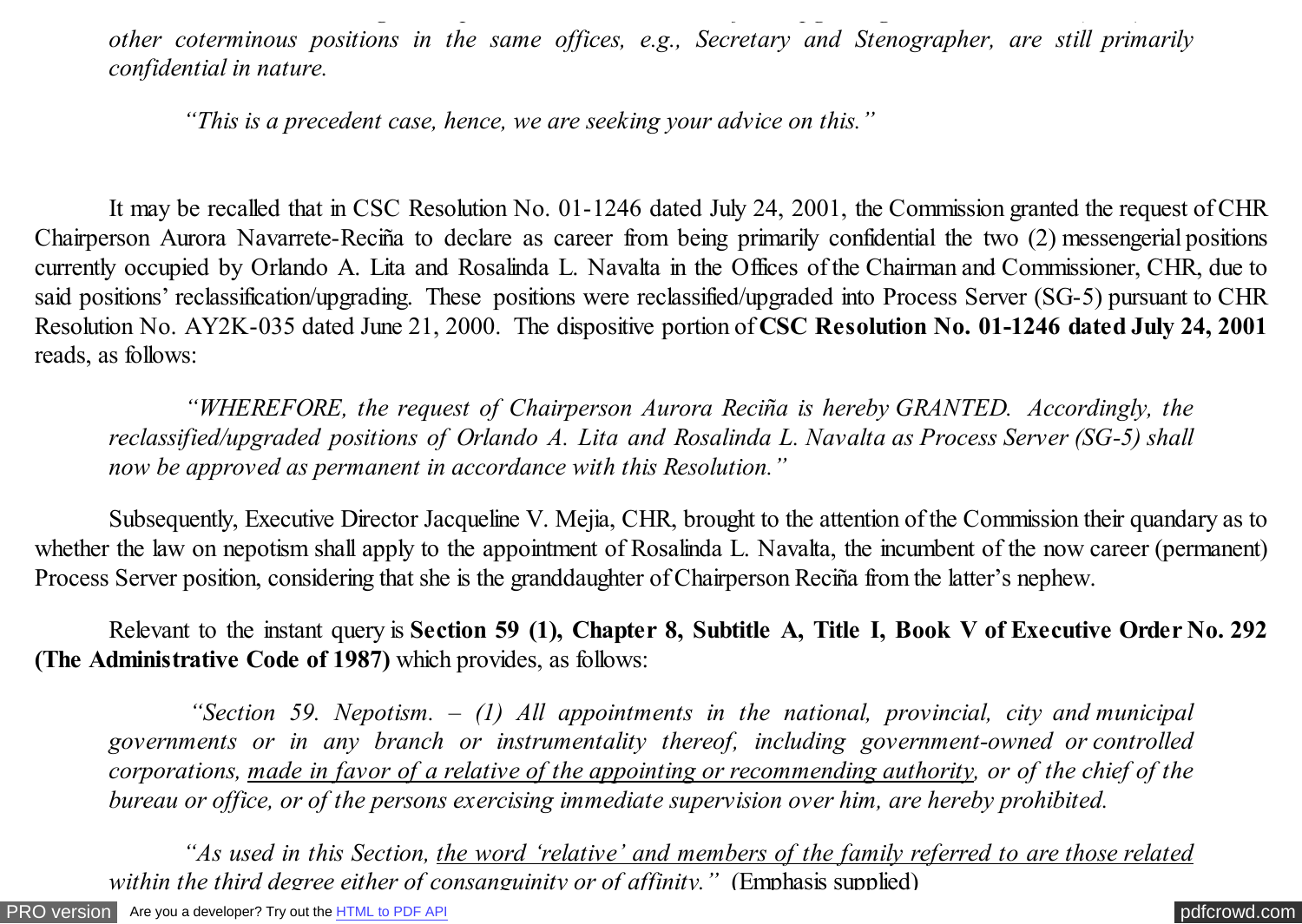<span id="page-2-0"></span>From the foregoing, it is clear that for an appointment to be included within the prohibition against nepotism, the same must satisfy the following requisites: (1) that the appointment was issued in favor of a relative of either the *appointing or recommending authority or of the chief of the bureau or office or of the person exercising immediate supervision over the appointee;* (2) that the appointee is a *relative within the third degree*  $\frac{11}{10}$  consanguinity or affinity; and (3) that the appointment is not among the exceptions enumerated under the law.

*within the third degree either of consanguinity or of affinity."* (Emphasis supplied)

 The issue now to be resolved is whether the appointment as Process Server, a career position, issued to Rosalinda Navalta by Chairperson Reciña, satisfies the foregoing requisites as to come within the prohibition against nepotism in the career service.

 After a careful evaluation of the records, the Commission finds the appointment issued by CHR Chairperson Reciña to Rosalinda Navalta as Process Server, not violative of the rule prohibiting nepotic appointments in the civil service.

 As represented by Executive Director Mejia, Navalta is the granddaughter of Chairperson Reciña from her nephew. Thus, Chairperson Reciña is related within the third degree of consanguinity to her nephew who is the father of Navalta. In like manner, Chairperson Reciña is related to Navalta within the fourth degree of consanguinity. And under the rule on nepotism abovementioned, an appointment extended to a relative within the fourth degree of consanguinity or affinity no longer comes within the purview of the prohibition.

 In sum, the Commission finds the appointment issued by Chairperson Reciña to Rosalinda Navalta as Process Server, in order.

 **WHEREFORE**, the Commission hereby rules that the appointment of Rosalinda L. Navalta to the position of Process Server, issued by CHR Chairperson Aurora Navarrete-Reciña, does not violate the rule prohibiting nepotic appointments in the civil service.

Quezon City, September 10, 2001